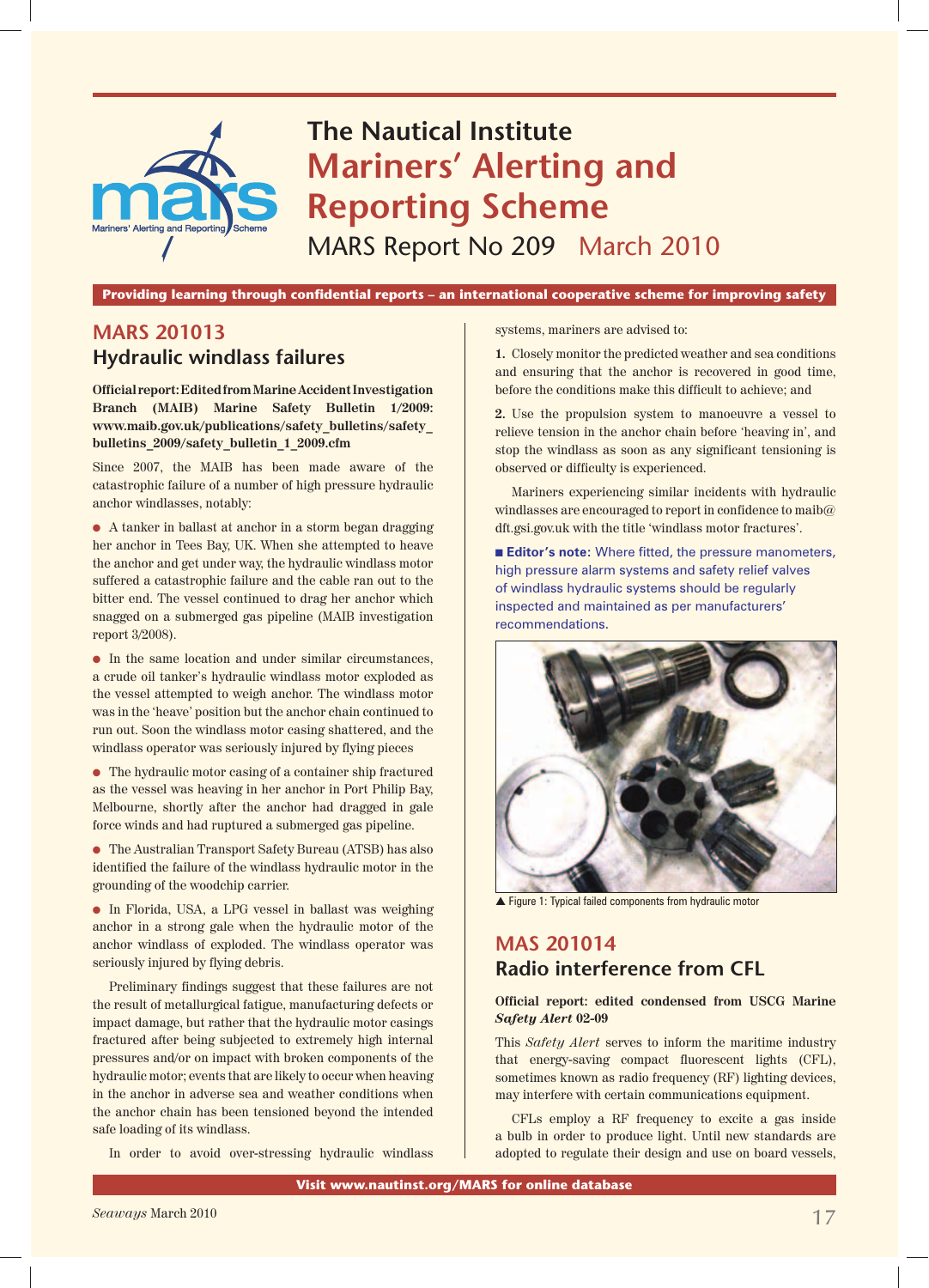manufacturers of CFLs/RF lighting devices, particularly those capable of producing emissions in the 0.45-30 MHz band, are advised to warn users that they should not be installed near maritime safety communications equipment or other critical navigation or communication equipment.



▲ Figure 2: Examples of some compact fluorescent lights with different shapes and sizes.

#### **MARS 201015 Piracy off the Horn of Africa**

Even an 'incident-free' passage through the piracy-prone area can bring some nasty surprises. After reaching her destination in the Far East, a large vessel was taking on bunkers when it was realised that fuel oil was freely leaking into the sea from a side tank. After overcoming the trauma of dealing with a port pollution incident, the crew were even more shocked when they found the source of the leak – a perfectly round hole in the 25mm-thick side-shell plating, obviously made by a projectile. Luckily, for the ship's crew, the bunkering port was not in a country where the master is put in jail after a pollution incident he could not prevent.

**Editor's note:** It may be prudent for ships' crews to confirm the integrity of all peak and side tanks, particularly oil tanks, after transiting through piracyprone areas. Class supervision and management's guidelines will be required to ensure such checks are carried out safely and efficiently.

## **MARS 201016 Unsafe LNG terminal operation**

After berthing at an LNG loading terminal, there was the normal discussion between the loading master and the ship's chief officer about pre-loading and general safety procedures and so on. On completion of the cold emergency shut down [ESD] test, the loading master asked if the vessel were ready to begin loading. The chief officer explained that the pre-cooling operations were still in progress and that warmest part of the system was at minus 28°C, whereas safety procedures required the entire system to be at a temperature of minus 110°C before receiving cargo.

A short time later, the loading master again asked if the vessel was ready to load but still the lines were not cooled to the correct temperature. He left abruptly but returned within minutes and advised the chief officer that loading had commenced at a rate of 1000m³/hr. At this time, the vessel was not even properly lined up for loading. At the vessel's order, loading was stopped and the terminal was given a strong letter of protest.

Several weeks later, in response to our dogged persistence, we received this statement from the terminal management:

'The procedure for loading of LNG ships at Terminal XXXXXX has not been changed. But during the coolingdown operation and start of loading of your good vessel, the

terminal procedure for loading of LNG ships was not followed by the loading master. This issue has been discussed with all loading masters at the terminal and correction done for the future.'

I can't help thinking that if one of our ships had started discharging into a terminal that had not been lined up, a little more may have been made of it, with demands for dismissal, retraining of selected staff, changes in staff selection policy, risk assessment methodology, corrective and preventive actions in great detail, and an abject apology.

## **MARS 201017 Unsafe deck opening**

I have been on quite a few bulk carriers but have never seen a deck opening straight into a hold like this before – see Figure 3. There were no guard rails or warning signs, so that a person walking on deck could have easily fallen through the opening, some 20 metres straight to the bottom of the hold below.

This was a relatively new ship so maybe it was a new design feature to facilitate the removal of hold cleanings. A small davit and air winch combination is designed to fit over the opening, which would make it safer if it was in place. However, when the crew is manually raising/lowering small hand tools and small drums, the opening is unguarded, apart from a loose wooden grating, which could easily be displaced by an unsuspecting person's foot with potentially disastrous consequences. It was actually quite unnerving and frightening to walk near the opening when it was not covered.

■ **Editor's note:** On ships fitted with such openings, it is suggested that deck sockets be welded around them so that portable stanchions and safety lines may be rigged when the covers are removed. In addition, warning signs must be painted on the deck from all possible approach directions, and the perimeter and lids of the openings highlighted in fluorescent paint.



▲ Figure 3: View of unsafe deck opening



▲ Figure 4: Crew members hauling out cleaning equipment through the deck opening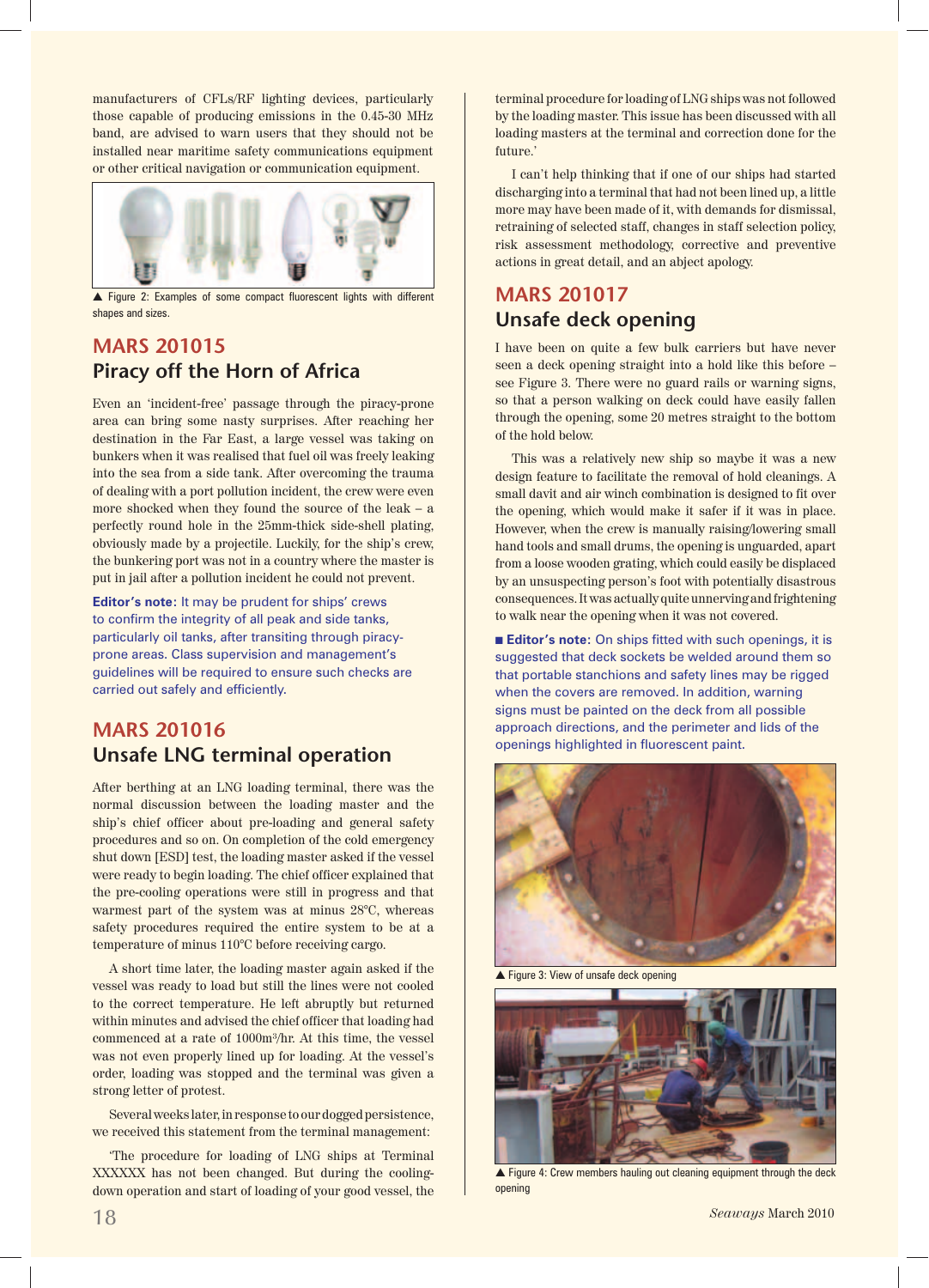#### **MARS 201018 Colregs violation and AIS wrongly set up**

Own vessel: speed 10 knots, course over ground 242 degrees, ship's head 235 degrees. Other vessel: approximately, bearing 65 degrees off the port bow and steady, speed nine knots, heading 282 degrees.

Prevailing environmental conditions: wind 45 kts, direction 140 degrees, visibility three to four nm, swell / sea five metres.

Bearing of the other vessel was steady from approximately 17:30, with an ARPA closest point of approach (CPA) of 0.3 nm, and a bow cross range of 0.34 nm. Time to closest point of approach (TCPA) about 43 minutes. We called the vessel on VHF 16, as to determine its intentions. No response was heard and no alteration noted. Our sound signalling equipment was not used due to the weather conditions. At a distance of 1.5 nm, we made a bold alteration of course to starboard, to ensure our intention was obvious to the approaching vessel, and to avoid a close quarters situation.

The other vessel continued to maintain her course and speed. Eventually, we let the other vessel pass clear at a distance of 1.2 nm, and then we resumed our original course.

It was also noted by the bridge team that the AIS data from the rogue vessel was evidently wrong and misleading.

## **MARS 201019 Excess water loaded with Middle-East crude**

#### **Edited from UK P&I Club** *Bulletin* **659-10/09**

Many VLCCs have experienced problems in Middle Eastern ports, where substantial quantities of water have been mixed with the crude oil loaded. Pertinent certificates of quality, issued after completion of loading, have drastically understated this water content thereby leading to substantial claims by receivers for alleged outturn shortages in discharge ports.

● **Case 1:** On completion of loading, some 11,911 barrels (bbls) of free water were detected in all cargo tanks, calculated to be nearly 0.6 per cent by volume. However, the cargo documentation provided by the terminal declared a sediment and water (S&W) content of just 0.2 per cent by volume, converting to 3,994 bbls. Charterers were immediately advised of the problem but would not give definite instructions and so, in order to vacate the berth, the master was pressured into signing the bills of lading with the shore figures. He issued a protest to the terminal stating that the water content was in dispute and might increase on the loaded passage.

At the discharge port in the Far East, the arrival measurement survey indicated that free water had increased from 11,911 to 13,144 bbls. This disparity in the water content formed the major portion of claims for alleged outturn shortages.

● **Case 2:** A VLCC loaded parcels of Arab light and Arab medium crude oil from a large export terminal in the Arabian Gulf. Pre-loading onboard quantity (OBQ) was minimal with no free water found.

The Arab light parcel was loaded first followed by a parcel of Arab medium crude oil after a short delay for sea line displacement. Just before completing of the Arab medium parcel, a further line displacement was undertaken to prepare another VLCC for loading.

The 'after loading' measurement survey showed that while there was no free water in the Arab light parcel, some 2,849 bbls of free water were found in the Arab medium nominated cargo tanks. However, the certificates of quality gave a water content of only 0.05 per cent volume (492 bbls) and 0.075 per cent volume (697 bbls) for the Arab light and Arab medium parcels respectively. The master protested the free water loaded in the Arab medium parcel, with the warning that there might be further settlement of free water on the loaded passage.

During the loaded passage, tank dips showed that some 10,953 bbls of free water was present in the Arab medium nominated cargo tanks. This drastic increase in free water was almost certainly due to the fact that Arab medium crude oil could retain free water in suspension for a longer period than the lighter crude oils and hence was not detected immediately after loading. At the discharge port, there was a substantial claim for alleged net outturn shortage of some 9,493 bbls.

● **Case 3:** This VLCC also loaded parcels of Arab light and Arab medium crude oil from the same terminal as in Case 2, after that VLCC had sailed. As with the previous vessel, the Arab light parcel was loaded first followed by a parcel of Arab medium crude oil after a short delay for sea line displacement. OBQ before loading was minimal with no free water found.

The 'after loading' measurement survey indicated that, while only 133 bbls of free water were found in the Arab medium parcel, some 6,228 bbls of free water were found in the Arab light nominated cargo tanks. This translated to some 0.5 per cent volume of the Arab light gross bill of lading quantity, whereas the certificate of quality declared a water content of only 0.05 per cent volume (638 bbls). The master protested the free water loaded with the warning that there might be further settlement of free water on the loaded passage.

It should be noted that on the previously loaded VLCC, the Arab medium parcel was loaded last and contained significant free water, also that after that tanker sailed, the Arab light parcel loaded on the next VLCC carried with it a large quantity of free water.

Once again, at the discharge port, the free water content was found to have increased (6,356 bbls), and there was a large claim for alleged net outturn shortage.

#### **Recommendations**

Regarding the above substantial free water loaded incidents, which would inevitably lead to substantial claims for net outturn shortages, the following precautions are recommended:

**1.** Upon arrival at the load port, ensure that the OBQ survey measures any free water, if found, is accurately recorded by the attending independent inspectors or the loading master.